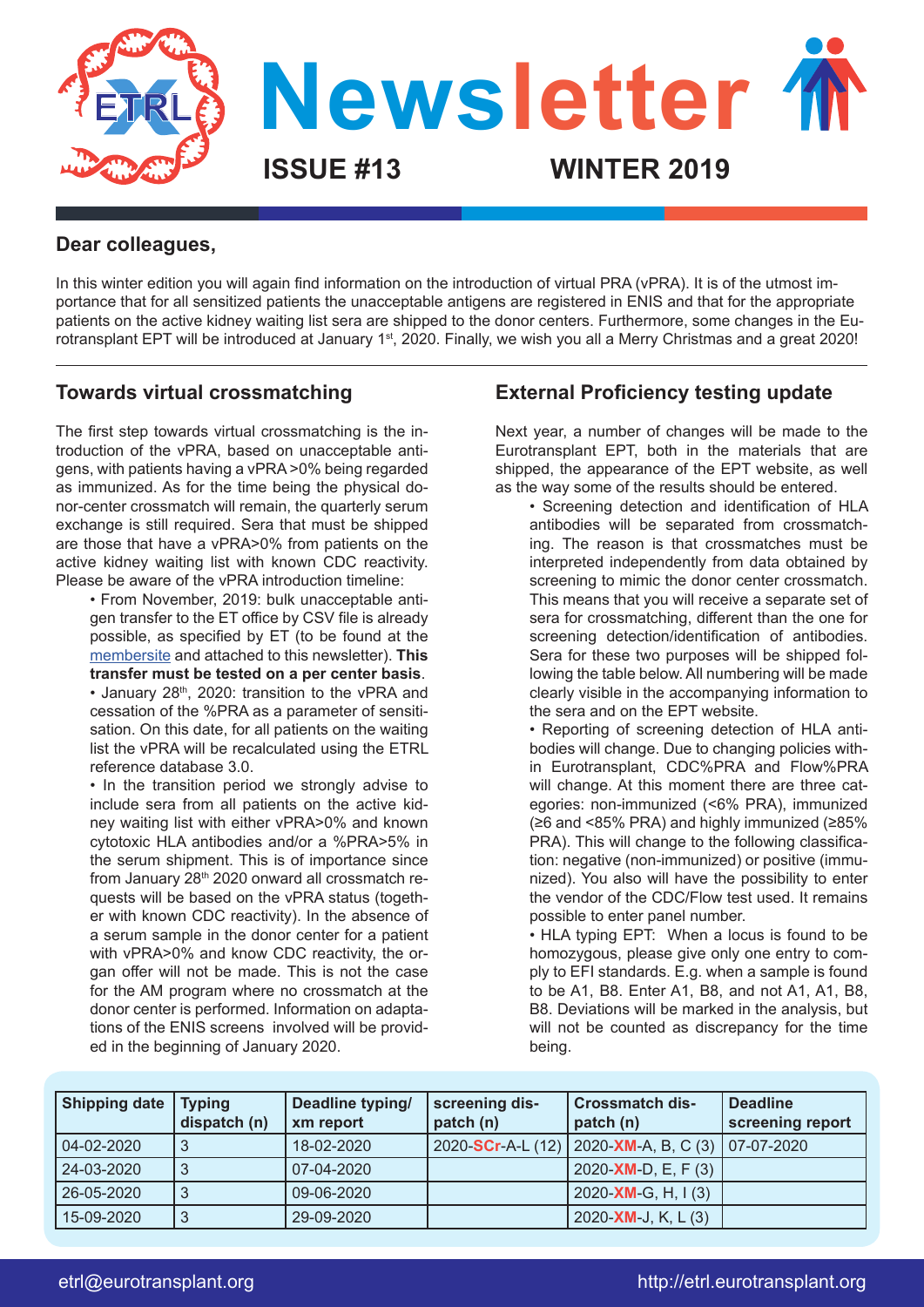Version dd 30.10.2019 General

# **UNACCEPTABLES**

## **Specification for import of unacceptables**

If the number of unacceptables results to be processed is over 50, bulk results may also be sent to [datamanager@eurotransplant.org](mailto:datamanager@eurotransplant.org) via secure email [https://app.zivver.com/l/start/2582e30c-036a-4f0f-bd70-d822ab53a09d.](https://app.zivver.com/l/start/2582e30c-036a-4f0f-bd70-d822ab53a09d) However, please bear in mind that the files will be processed manually, so processing the data may takeup to a week, and will only take place during office hours. Before starting an import on the production database you should send a testfile to [datamanager@eurotransplant.org,](mailto:datamanager@eurotransplant.org) after a succesfull test the center can start sending data files for production.

The unacceptables data from your system have to be converted to these two files:

| UNACC_REC.DAT Unacceptable records per recipient        |
|---------------------------------------------------------|
| UNACC_AG.DAT Specification of the unacceptable antigens |

### Layout of **UNACC\_REC.DAT**

| *ENTRY DATE  | VARCHAR2 $(8)$ -> | DATE [DDMMYYYY]                                                                                                                   |
|--------------|-------------------|-----------------------------------------------------------------------------------------------------------------------------------|
| *ETNUMBER    | VARCHAR2(6)       | [123456]                                                                                                                          |
| *BIRTH DATE  | VARCHAR2 $(8)$ -> | DATE [DDMMYYYY]                                                                                                                   |
| $*$ TTLAB    | NUMBER (4)        | CENTERCODE [0000] (request from datamanager)                                                                                      |
| *ADD REPLACE | VARCHAR2 $(1)$ -> | A=add to existing unacceptables                                                                                                   |
|              |                   | R=replace all existing antigens with this                                                                                         |
| result       |                   |                                                                                                                                   |
|              |                   | N= No unacceptables, replace existing antigens<br>with a record not containing unacceptables<br>(removing existing unacceptables) |
| COMMENTS     | VARCHAR2 (240)    | comments on unacceptable result                                                                                                   |
|              |                   |                                                                                                                                   |

### Layout of **UNACC\_AG.DAT**

| *ENTRY DATE | VARCHAR2 $(8)$ -> | DATE [DDMMYYYY]                               |
|-------------|-------------------|-----------------------------------------------|
| *ETNUMBER   | VARCHAR2(6)       | [123456]                                      |
| *BIRTH DATE | VARCHAR $2(8)$ -> | DATE [DDMMYYYY]                               |
| *ANTIGEN NR | NUMBER            | $1 = "A1", 116 = "D R16"$ (see separate file) |

\*=Mandatory item

**Only unacceptables of the types Broad, Split or Public are allowed. If a Split is entered its associated Broad should be omitted, and vice versa. The existing antigens cannot be replaced partially. If only some existing antigens must be replaced, you have to enter all remaining antigens.**

#### **UNACC\_REC.DAT Example:**

12102015,080284,17071930,8052,A,test 12102015,088629,17041943,8052,A,test 2 12102015,095597,22051934,8052,R, 12102015,094408,14031948,8052,A, 12102015,024123,01061978,8052,R,test 3 12102015,030599,25021940,8052,N,test 4

### **UNACC\_AG.DAT Example:**

12102015,080284,17071930,1 12102015,080284,17071930,2 12102015,088629,17041943,5 12102015,088629,17041943,25 12102015,088629,17041943,46 12102015,095597,22051934,1 12102015,094408,14031948,8 12102015,024123,01061978,64 12102015,024123,01061978,70